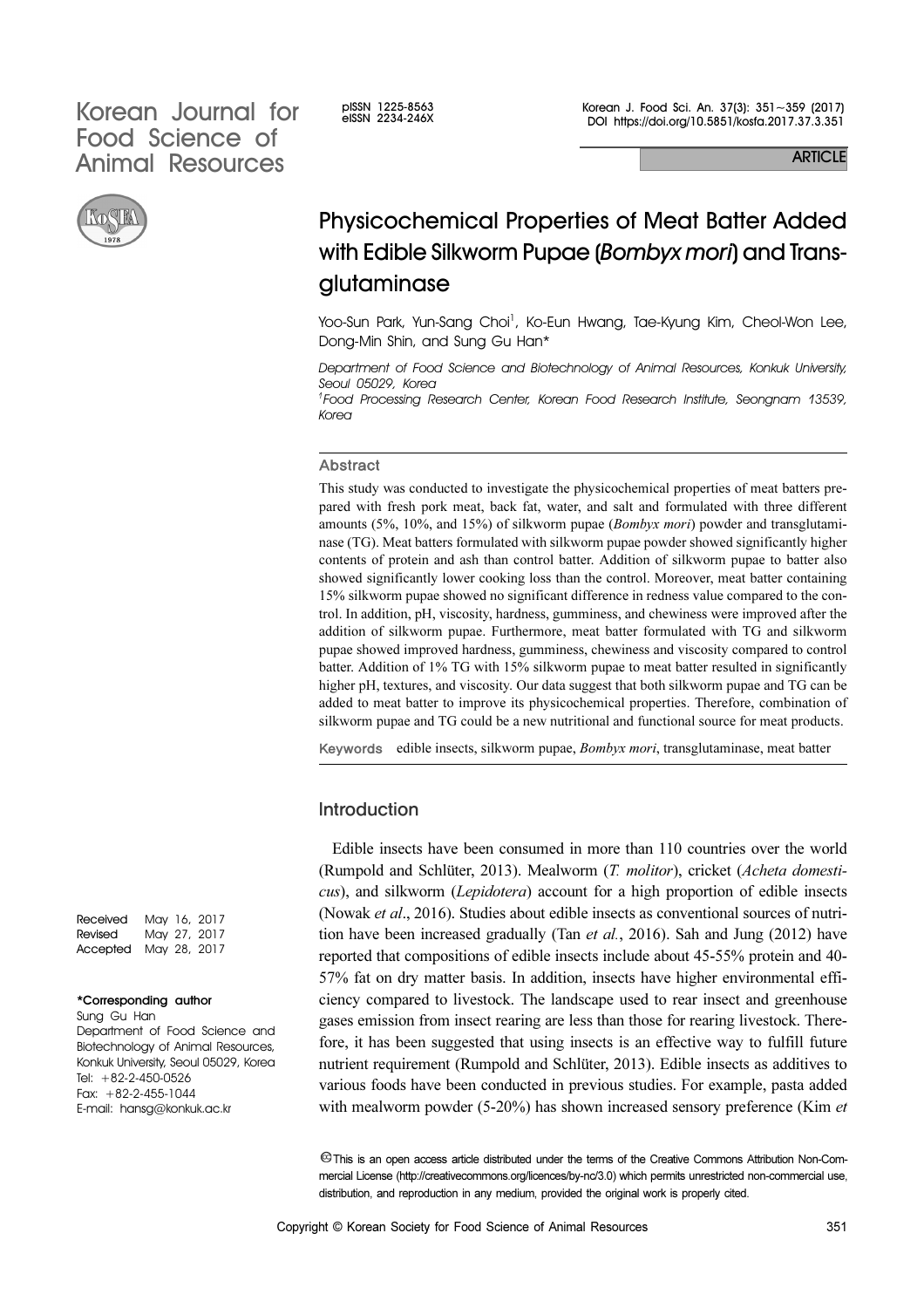al., 2014). In addition, pork patty added with 20% of mealworm powder has improved flavor and protein content (Kim et al., 2015). Kim et al. (2008) have reported that mealworm powder can improve the binding properties of pork patties. Nevertheless, meat products added with silkworm pupae powder have been insufficiently examined.

Silkworm pupae is one of major edible insects consumed in Asia such as Vietnam, Indonesia, China, and Korea (Baker et al., 2016). Silkworm pupae can be obtained as a by-product from sericulture business. These by-products of sericulture business are ordinarily consumed as a street food. However, most silkworm pupae are wasted. Utilization of silkworm pupae in commercial products could result in added value. Park and Park (1986) have suggested that defatted silkworm pupa is a good protein source when it is added to emulsified food. Jeon and Park (1992) have reported that enzymatically hydrolyzed silkworm pupae can enhance the retention capacity of water and oil compared to non-treated silkworm pupae. However, consumers have raised concerns about chemically treated foods. Thus, it is necessary to use a binder for silkworm pupae to improve their functional ability without chemical treatment. To improve the binding properties of processed meat, several binders such as carrageenan, isolated soy protein, and transglutaminase have been typically used in the production of meat products (Choi et al., 2015).

Transglutaminase (TG) is an enzyme isolated from microorganism. It can conduct cross-linkage with glutamine and lysine from protein molecule. Meat products added with TG have shown improved texture and cooking yield (Choi et al., 2015; Lee and Chin, 2009). Furthermore, a combination of non-meat ingredient and TG has increased the hardness and reduced the cooking loss of frankfurter (Choi et al., 2016). However, the effect of TG in combination with edible insect proteins on physicochemical properties of meat products has not been reported yet.

Therefore, the aim of this study was to evaluate the effect of a combination silkworm pupae and TG on physicochemical properties of meat batter to provide basic data for industrialization of silkworm pupae in meat processing. Proximate analysis was performed in the current study. In addition, pH, color, apparent viscosity, cooking loss, and texture profile analysis of meat batters were determined in this study.

# Materials and Methods

# Preparation of silkworm pupae powder

Silkworm pupae were purchased from a local market and then dried in vacuum dryer (DRV622DA, Toyo Seisakusho Kaisha Ltd., Japan) at 40°C. Dried silkworm pupae (L\*, 49.94±0.24; a\*, 7.96±0.27; b\*, 33.63±0.30; pH, 6.39±0.01; Moisture, 5.50±0.17%; Protein, 54.28±1.71%; Fat,  $25.69 \pm 1.99\%$ ; Ash,  $4.10 \pm 0.07\%$ ) were grinded into powder, passed through a 25 mesh sieve (Chung Gye Sang Gong Sa, Korea), and stored in polyethylene bags using a vacuum packing system (FJ-500XL, Fujee Tech, Korea). Sealed powder samples were preserved at -20°C until use.

# Preparation and processing of meat batter system

The method of making meat batter with TG (BISION, Korea) and silkworm pupae powder was followed the method used by Herrero et al. (2008). Main ingredients, pork lean meat, and back fat were purchased from a local market. All visible connective tissue and evident fat were eliminated from lean pork meat. Chilled meat was ground into 4 mm in diameter using a meat grinder (PM-70, Manica, Spain). Eight different meat batters were produced. The experimental design and formulations are shown in Table 1. The first meat batter served as control was prepared without adding silkworm pupae or TG. The follow-

| Table 1. Formulations of meat batter samples added with silkworm pupae and TG |  |  |  |
|-------------------------------------------------------------------------------|--|--|--|
|-------------------------------------------------------------------------------|--|--|--|

|                        | Treatments <sup>1)</sup> |                  |                 |          |                 |                |                 |                        |  |
|------------------------|--------------------------|------------------|-----------------|----------|-----------------|----------------|-----------------|------------------------|--|
| Ingredients            |                          | Control          |                 | T1       |                 | T <sub>2</sub> | T <sub>3</sub>  |                        |  |
| (units: $\%$ )         | TG non<br>added          | TG added         | TG non<br>added | TG added | TG non<br>added | TG added       | TG non<br>added | TG added               |  |
| Pork meat              | 85                       | 85               | 85              | 85       | 85              | 85             | 85              | 85                     |  |
| Water                  | 15                       | 15               | 15              | 15       | 15              | 15             | 15              | 15                     |  |
| Total                  | 100                      | 100              | 100             | 100      | 100             | 100            | 100             | 100                    |  |
| Sodium chloride (NaCl) | 1.5                      | 1.5              | 1.5             | 1.5      | 1.5             | 1.5            | 1.5             | 1.5                    |  |
| Silkworm pupae powder  | $\mathbf{0}$             | $\boldsymbol{0}$ | 5               | 5        | 10              | 10             | 15              | 15                     |  |
| Transglutaminase (TG)  | $\mathbf{0}$             |                  | $\mathbf{0}$    |          | $\mathbf{0}$    |                | $\overline{0}$  |                        |  |
| 352                    |                          |                  |                 |          |                 |                |                 | http://www.kosfaj.org/ |  |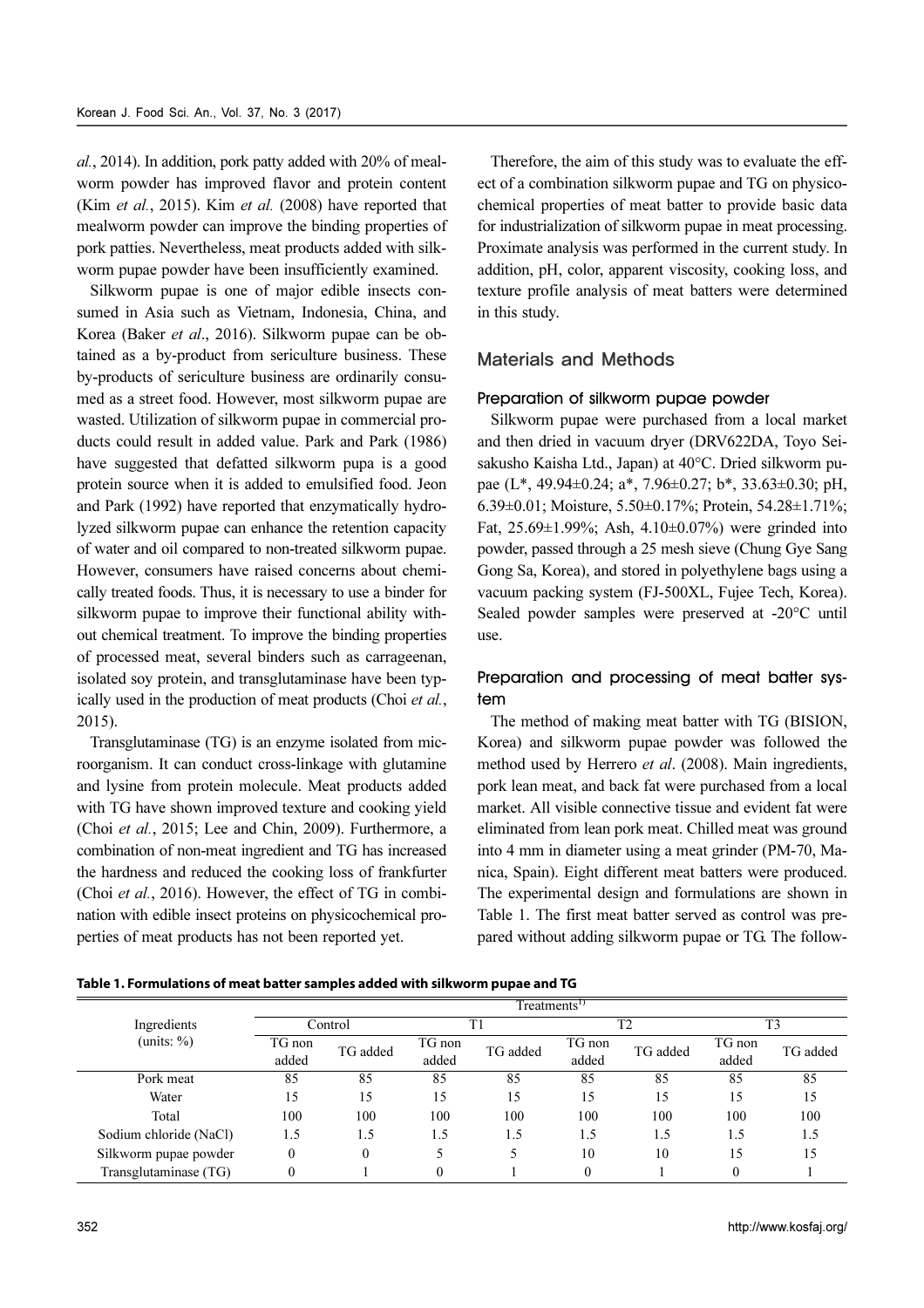ing combinations of silkworm pupae were used; T1: 5% silkworm pupae; T2: 10% silkworm pupae; T3: 15% silkworm pupae. For TG added treatments, it has been reported that 1% TG addition has the most effect in improving the texture, gel strength, and cooking yield of meat products (Tseng et al., 2000). Therefore, 1% TG was added to meat batter in this study. Meat batter was processed using a silent cutter (Nr-963009, Scharfen, Germany). Completed batter models were vacuum packed (FJ-500XL, Fujee Tech, Korea) and stored at 4°C 12 h before reacting with TG (Min and Green, 2008). After storage, meat batter was stuffed into collagen casing using a stuffer (Stuffer IS-8, Sirman, Italy) and heated at 75°C in a water-bath (Model 10-101, Dae Han Co., Korea) for 30 min.

## Proximate analysis

Proximate composition of meat batter was analyzed using AOAC (1995) method. Moisture content was measured based on weight loss after drying in a drying oven (SW-90D, Sang Woo Scienctific Co., Korea) 24 h at 105°C in order to get rid of all moisture. Protein content of respectively cooked samples was determined using Kjeldahl method with an automatic Kjeldahl Nitrogen Analyzer (Kjeltec auto sampler system 1035 analyzer, Foss Tecator AB, Sweden). Fat content was determined using Soxhlet method with a soxhlet solvent extraction system (Büchi Extraction System B-816 ECE, Büchi AG, Switzerland). Ash content was determined following AOAC method 923.03.

# pH

To determine pH values, 5 g of meat batter sample was blended with 20 mL of distilled water for 1 min using a homogenizer (Ultra-Turrax T25, Janke and Kunkel, Germany). The pH was then measured with a pH meter (Navi F-51, HORIBA, Japan). Before measuring pH, the detector was calibrated with pH 4 and pH 7 buffer. All treatments were performed in quadruples.

#### Color measurement

Batter sample was placed in a petri dish to record color values using a calibrated colorimeter (Minolta Chroma meter CR-210, Minolta Co., Japan; illuminate C, calibrated with a white plate, CIE L\*=+97.83, CIE a\*=-0.43, CIE b\*  $=+1.98$ ). Cross section samples of cooked meat batters were measured. The following criteria were used: CIE L\* (+ lightness, - darkness), CIE a\* (+ redness, - greenness), and CIE  $b^*$  (+ yellowness, - blueness).

## Apparent viscosity

Meat batter sample was filled into a 25 mL metal cup and fixed under standard cylinder sensor (SV-2). Viscosity was measured using a rotational viscometer (HAKKE Viscotester® 500, Thermo Electron Corporation, Germany) under constant shear at  $s^{-1}$  for 30 s before each reading was taken.

#### Cooking loss

Stuffed meat batters were weighed before heated at 75°C in a water-bath (Model 10-101, Dae Han Co., Korea) for 30 min. Before measuring cook loss, cooked samples were cooled at room temperature for 30 min. Cooking loss was estimated using the following formulation:

Cooking loss  $(\% ) =$  [(the weight of raw sample (g) - the weight of cooked sample  $(g)$  / weight of raw sample  $(g)$ ]  $\times$  100

## Texture profile analysis (TPA)

Cooked batter was cut into samples with height of 2.5 cm. TPA of unified sample was then measured with a texture analyzer (TA-XT2i, Stable Micro Systems Ltd., Surrey, England). The following conditions were used for texture analysis: pre-test speed, 2.0 mm/s; post-test speed, 5.0 mm/s; head speed, 2.0 mm/s; and distance, 4.0 mm. The analysis was performed at room temperature and repeated 6 times for each sample. The average and standard deviation were then calculated from the six measurements.

#### Statistical analysis

For all data analyses, SPSS 20 (SPSS Inc., USA) was used. Analysis of variance (ANOVA) was used to determine the significance of main effect. Duncan's multiple range test was used to determine differences between means. Student's *t*-test was used to determine significant difference between TG non-added and TG added treatments. Statistical significance was considered at  $p<0.05$ .

# Results and Discussion

# Proximate composition

Results of proximate compositions of meat batters added with different levels of silkworm pupae powder in the presence or absence of TG are shown in Table 2. Moisture contents of meat batters were significantly decreased with increasing levels of silkworm pupae powder, in agreement with results of Hwang and Choi (2015) showing that moi-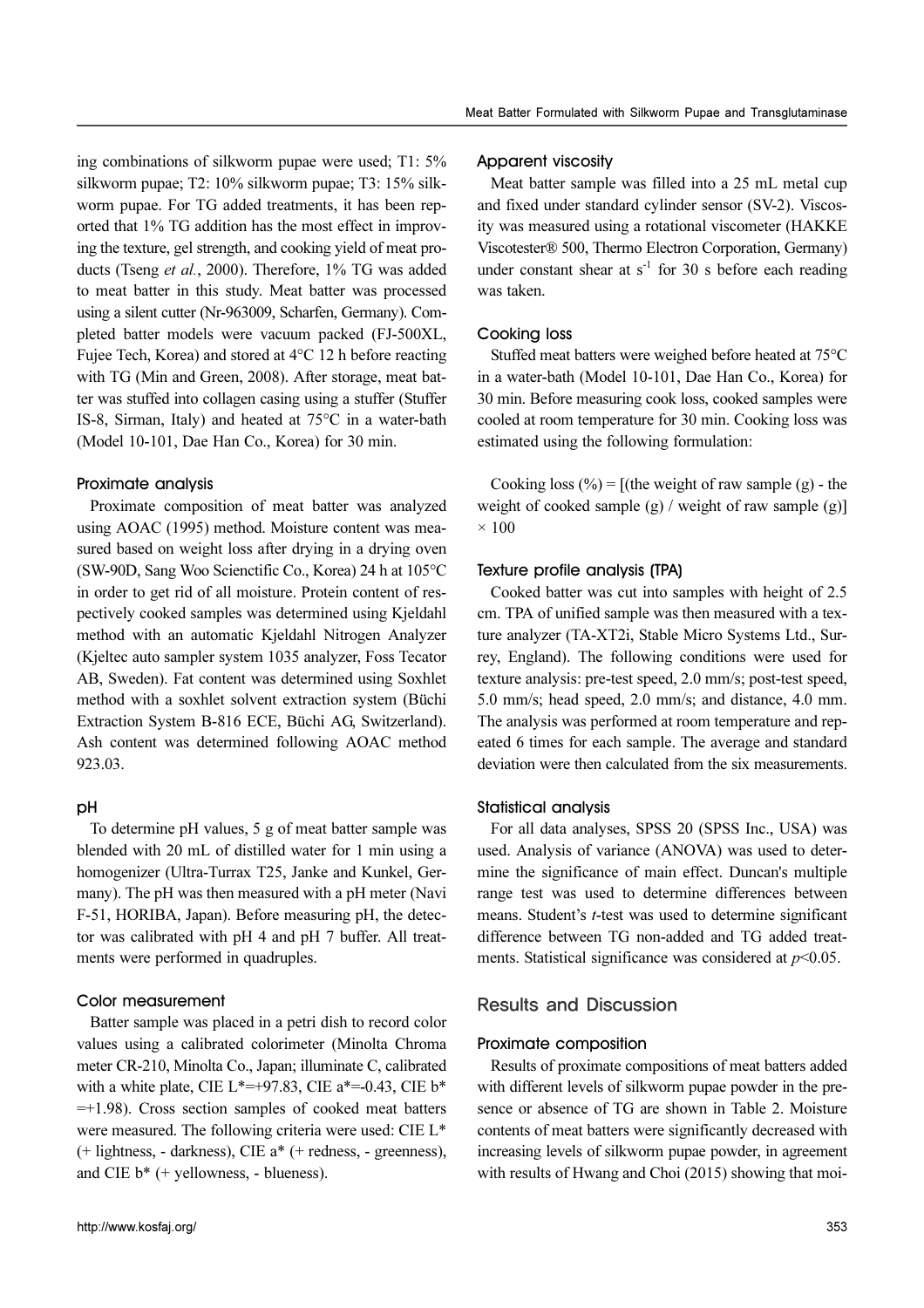| Moisture $(\%)$                                                                                                                                                                                                   |                               |                               | Protein $(\% )$                | Fat $(\%)$                     |                                | Ash $(\%)$      |                                                                                                                                                                                                                                                                                    |                              |  |  |
|-------------------------------------------------------------------------------------------------------------------------------------------------------------------------------------------------------------------|-------------------------------|-------------------------------|--------------------------------|--------------------------------|--------------------------------|-----------------|------------------------------------------------------------------------------------------------------------------------------------------------------------------------------------------------------------------------------------------------------------------------------------|------------------------------|--|--|
| <sup>1)</sup> Treatments                                                                                                                                                                                          | TG non<br>added               | TG added                      | TG non<br>added                | TG added                       | TG non<br>added                | TG added        | TG non<br>added                                                                                                                                                                                                                                                                    | TG added                     |  |  |
| Control                                                                                                                                                                                                           | $72.96 \pm 0.08^a$            | $72.40 \pm 0.07$ <sup>a</sup> | $18.25 \pm 1.69^b$             | $19.93 \pm 0.58$ <sup>c</sup>  | $5.61 \pm 0.35^b$              | $5.22 \pm 0.27$ | $2.44 \pm 0.05$ °                                                                                                                                                                                                                                                                  | $2.52 \pm 0.03^b$            |  |  |
| T1                                                                                                                                                                                                                | $69.38 \pm 0.24^b$            | $67.97 \pm 0.17^b$            | $19.34 \pm 0.20$ <sup>bB</sup> | $22.43 \pm 0.22^{\text{bcA}}$  | $6.20 \pm 0.38$ <sup>ab</sup>  | $6.51 \pm 1.05$ | $2.49 \pm 0.01$ <sup>bc</sup>                                                                                                                                                                                                                                                      | $2.53 \pm 0.03^b$            |  |  |
| T <sub>2</sub>                                                                                                                                                                                                    | $66.19 \pm 0.33$ °            | $64.41 \pm 0.01$ °            | $19.91 \pm 1.08^{b}$           | $23.74 \pm 1.70^{bA}$          | $7.07 \pm 0.57$ <sup>a</sup>   | $7.43 \pm 1.07$ | $2.56 \pm 0.04^{ab}$                                                                                                                                                                                                                                                               | $2.68 \pm 0.05^{\rm b}$      |  |  |
| T3                                                                                                                                                                                                                | $63.11 \pm 0.35$ <sup>d</sup> | $62.10 \pm 0.10$ <sup>d</sup> | $26.58 \pm 1.53$ <sup>aB</sup> | 29.89 $\pm$ 2.10 <sup>aA</sup> | $7.09 \pm 0.53$ <sup>a</sup>   | $7.73 \pm 1.57$ | $2.63 \pm 0.04^a$                                                                                                                                                                                                                                                                  | $3.08 \pm 0.22$ <sup>a</sup> |  |  |
| <sup>a-d</sup> Means with different superscripts within a same column differ significantly ( $p$ <0.05).<br><sup>A,B</sup> Indicate significant differences in average scores among groups compared ( $p$ <0.05). |                               |                               |                                |                                |                                |                 | <sup>1)</sup> Treatments: Control, meat batter formulated without silkworm pupae powder and TG; T1, meat batter formulated with 5% silkworm pupae<br>powder; T2, meat batter formulated with 10% silkworm pupae powder; T3, meat batter formulated with 15% silkworm pupae powder. |                              |  |  |
| sture content was decreased in food treated with meal-<br>worm powder. However, addition of TG had no signifi-<br>cant effect on moisture content of meat batter. Many res-                                       |                               |                               |                                |                                | rease ash content of products. |                 | taining amino acids (Zhou and Han, 2006) that could inc-                                                                                                                                                                                                                           |                              |  |  |
| earchers have reported that TG has no effect on moisture                                                                                                                                                          |                               |                               |                                |                                | pH and color evaluation        |                 |                                                                                                                                                                                                                                                                                    |                              |  |  |
| content of meat products (Lee and Chin, 2009; Pietrasik<br>et al., 2007). Protein content of meat batter was increased                                                                                            |                               |                               |                                |                                |                                |                 | Results of pH, L* values (lightness), a* values (redness),<br>and b <sup>*</sup> values (yellowness) of meat batters are summa-                                                                                                                                                    |                              |  |  |

**Table 2. Approximate analysis of meat batters formulated with silkworm pupae at various levels with or without TG**

sture content was decreased in food treated with mealworm powder. However, addition of TG had no significant effect on moisture content of meat batter. Many researchers have reported that TG has no effect on moisture content of meat products (Lee and Chin, 2009; Pietrasik et al., 2007). Protein content of meat batter was increased with increasing levels of silkworm pupae. Protein content of silkworm pupae powder was 54.28%. This might have resulted in the increase of protein content in meat batters added with silkworm pupae. Treatments with TG added resulted in significant increase in protein contents than treatments without any addition of TG. However, control samples without any addition of silkworm pupae showed no significant difference in protein content between TG added and non-added treatments. It has been reported that proteins cross-linked by TG have higher molecular weight than those not treated by TG. Such cross-linking reactions might have resulted in more compact protein molecules (Gujeral and Rosell, 2004). Therefore, the increase in protein content after treatment with TG might be due to higher amount of linkage between TG and free amino groups of silkworm pupae. Fat contents of meat batters added with silkworm pupae powder (6.20% to 7.09%) were higher than those (5.61%) of the control. However, fat contents were not significantly different among TG treatments. Choi et al. (2016) have reported that the incorporation of sea mustard and TG does not change fat contents of frankfurters. Ash content in silkworm pupae was 4.10%. Ash content in meat batter was gradually and significantly increased with increasing level of silkworm pupae addition. These results were in agreement with results of Min et al. (2016) showing that protein, fat, and ash contents in foods added with mealworm powder were higher than those in control foods. Silkworm pupae contain minerals and amino acids, including essential amino acids and sulphur-con-<sup>c</sup> 64.41±0.01<sup>c</sup> 19.91±1.08<sup>8B</sup> 23.74±1.70<sup>0A</sup> 7.07±0.57<sup>a</sup> 7.43±1.07 2.56±0.04<sup>ab</sup> 2.68±0.05<sup>b</sup><br><sup>d</sup> 62.10±0.10<sup>d</sup> 26.58±1.53<sup>aB</sup> 29.89±2.10<sup>aA</sup> 7.09±0.53<sup>a</sup> 7.73±1.57 2.63±0.04<sup>a</sup> 3.08±0.22<sup>a</sup><br>recreplicates.<br>axed remula  $\frac{d}{dx}$  62.10±0.10<sup>d</sup> 26.58±1.53<sup>aB</sup> 29.89±2.10<sup>aA</sup> 7.09±0.53<sup>a</sup> 7.73±1.57 2.63±0.04<sup>a</sup> 3.08±0.22<sup>a</sup><br>ree replicates.<br>exergence and the subset formulated with 15% silkworm pup<br>ulated with 10% silkworm pupae powder; T3, m

## pH and color evaluation

Results of pH, L\* values (lightness), a\* values (redness), and b\* values (yellowness) of meat batters are summarized in Table 3. The pH value of meat batter containing silkworm pupae was higher than that of the control. This might be to the fact that the pH of silkworm pupae was 6.39. It has been reported that silkworm pupae and mealworm can increase the pH of meat batter, suggesting that addition of insect can directly influence the pH of meat emulsion (Kim et al., 2016). The pH of meat batter treated with TG was higher than that of meat batter without TG treatment. This might be due to the fact that TG has a wide range of pH (from 6.5 to 7.0) (Meiying *et al.*, 2002).

Regarding color evaluation of meat batters, L\* value was decreased whereas b\* value was increased with the addition of silkworm pupae powder. Similar trends in L\* value and b\* value have been reported in a study of Hwang and Choi (2015) showing that addition of different levels of mealworm into foods has reduced L\* value but increased  $b^*$  value. Min *et al.* (2016) have also reported that the addition of mealworm powder to foods can reduce the L\* value. It has been shown that increased concentration of termite can darken the color of food due to maillard reaction occurring among amino acids, peptides, and proteins which causes browning (Kinyuru et al., 2009). The a\* value of meat batter and cooked meat is important. It represents the appearance of meat product which determines consumer preference (Steenkamp and van Trijp, 1996). Control and 15% silkworm pupae added samples (T3) after cooking had higher a\* values than other treatments without any addition of TG. Silkworm is one of those insects that produce melanin in nature (Sug-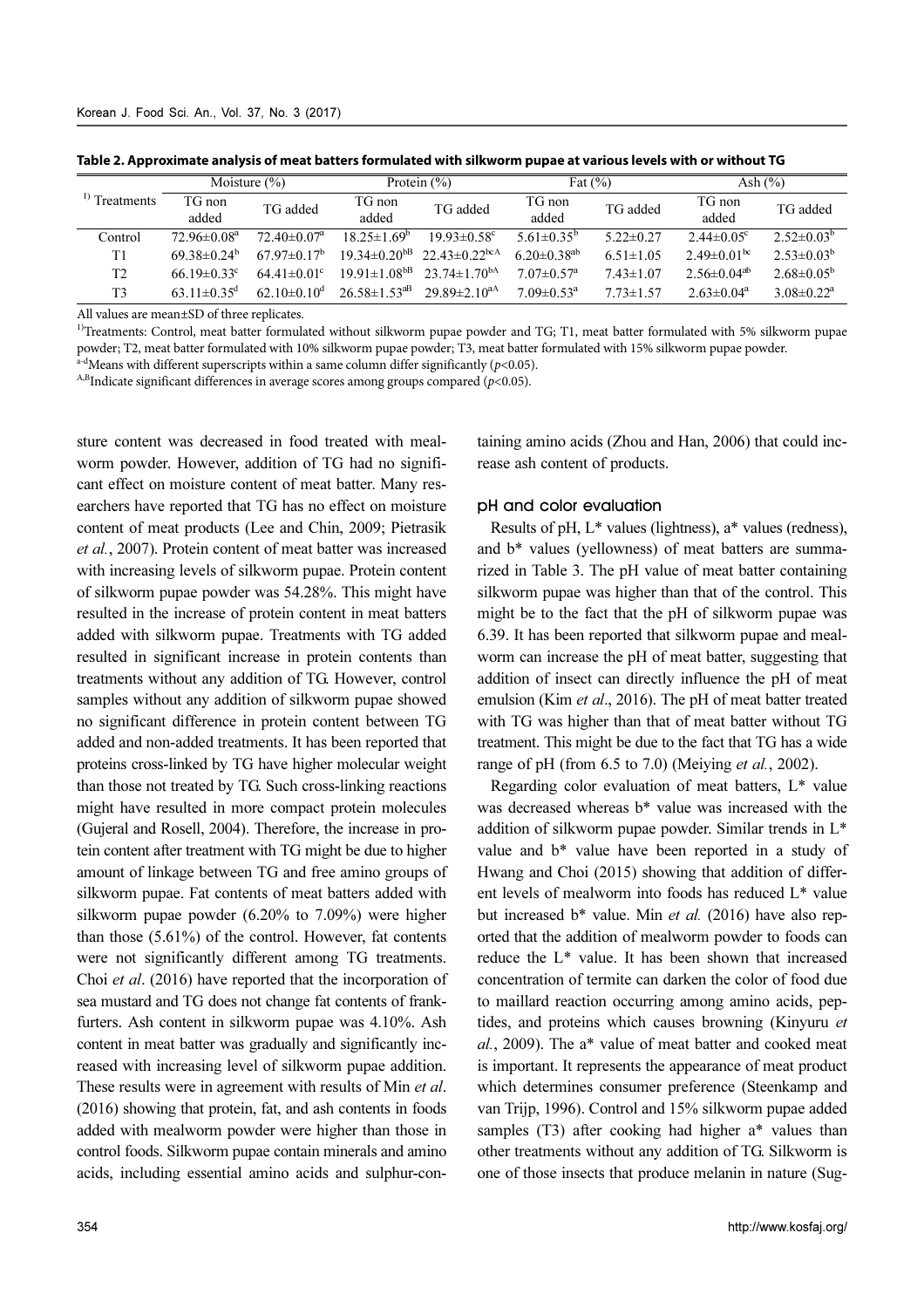| <sup>1</sup> ) Treatments                                                                                                                                                                                                                                                                                                                                                                                                                                                                                                                                                                                   |                | pH                            |                               | $L^*$                          |                                                               |                               | $a^*$                          | $h^*$                         |                               |
|-------------------------------------------------------------------------------------------------------------------------------------------------------------------------------------------------------------------------------------------------------------------------------------------------------------------------------------------------------------------------------------------------------------------------------------------------------------------------------------------------------------------------------------------------------------------------------------------------------------|----------------|-------------------------------|-------------------------------|--------------------------------|---------------------------------------------------------------|-------------------------------|--------------------------------|-------------------------------|-------------------------------|
|                                                                                                                                                                                                                                                                                                                                                                                                                                                                                                                                                                                                             |                | TG non<br>added               | TG added                      | TG non<br>added                | TG added                                                      | TG non<br>added               | TG added                       | TG non<br>added               | TG added                      |
|                                                                                                                                                                                                                                                                                                                                                                                                                                                                                                                                                                                                             | Control        | $5.69 \pm 0.01$ <sup>dB</sup> | $5.80 \pm 0.01$ <sup>dA</sup> | $61.55 \pm 1.40^{\text{aA}}$   | $58.84 \pm 0.73$ <sup>bB</sup>                                | $9.37 \pm 0.44$ <sup>aB</sup> | $13.31 \pm 0.87$ <sup>aA</sup> | $11.18 \pm 0.92$ <sup>d</sup> | $12.38 \pm 0.34$ <sup>d</sup> |
| Uncooked                                                                                                                                                                                                                                                                                                                                                                                                                                                                                                                                                                                                    | T <sub>1</sub> | $5.82 \pm 0.01$ <sup>cB</sup> | $5.91 \pm 0.02$ <sup>cA</sup> | $54.77 \pm 0.67$ <sup>cB</sup> | $62.31 \pm 0.71$ <sup>aA</sup>                                | $7.36 \pm 0.33$ cB            | $8.35 \pm 0.24$ <sup>bA</sup>  | $18.52 \pm 0.42$ <sup>c</sup> | $18.68 \pm 0.34$ <sup>c</sup> |
|                                                                                                                                                                                                                                                                                                                                                                                                                                                                                                                                                                                                             | T2             | 5.94 $\pm$ 0.01 <sup>bB</sup> | $5.97 \pm 0.01bA$             | $57.08 \pm 1.50^{\circ}$       | 55.80 $\pm$ 0.78 $\mathrm{c}$                                 | $8.43 \pm 0.52^{bA}$          | $7.12 \pm 0.30$ <sup>cB</sup>  | $20.72 \pm 0.83^b$            | $20.95 \pm 0.62^b$            |
|                                                                                                                                                                                                                                                                                                                                                                                                                                                                                                                                                                                                             | T <sub>3</sub> | $6.01 \pm 0.03$ <sup>aB</sup> | $6.08 \pm 0.01$ <sup>aA</sup> | $55.67 \pm 0.38$ °             | 55.57 $\pm$ 0.74 $\textdegree$                                | $7.48 \pm 0.34$ <sup>cA</sup> | $6.69 \pm 0.20$ <sup>cB</sup>  | $22.28 \pm 0.79$ <sup>a</sup> | $22.45 \pm 0.24$ <sup>a</sup> |
|                                                                                                                                                                                                                                                                                                                                                                                                                                                                                                                                                                                                             | Control        | 5.89 $\pm$ 0.07 $\rm^{dB}$    | $6.04 \pm 0.02$ <sup>dA</sup> |                                | $72.12 \pm 0.63$ <sup>aA</sup> 69.92 $\pm$ 0.44 <sup>cB</sup> | $5.12 \pm 0.41$ <sup>a</sup>  | $5.33 \pm 0.26$ <sup>a</sup>   | $10.87 \pm 0.45$ <sup>d</sup> | $10.67 \pm 0.22$ <sup>d</sup> |
| Cooked                                                                                                                                                                                                                                                                                                                                                                                                                                                                                                                                                                                                      | T <sub>1</sub> | $6.05 \pm 0.01$ <sup>cB</sup> | $6.13 \pm 0.01$ <sup>cA</sup> |                                | $62.98 \pm 1.39^{b}$ 66.28 $\pm 0.46^{d}$                     | $4.53 \pm 0.21^b$             | $4.52 \pm 0.12^b$              | $15.75 \pm 0.70$ <sup>c</sup> | $16.24 \pm 0.42$ <sup>c</sup> |
|                                                                                                                                                                                                                                                                                                                                                                                                                                                                                                                                                                                                             | T <sub>2</sub> | $6.13 \pm 0.01$ <sup>bB</sup> | $6.17 \pm 0.01bA$             |                                | $63.69 \pm 0.52^{bA}$ 62.43 $\pm 0.98^{bB}$                   | $4.46 \pm 0.08^b$             | $4.56 \pm 0.14^b$              | $18.78 \pm 0.36^{\circ}$      | $18.82 \pm 0.38^{\rm b}$      |
|                                                                                                                                                                                                                                                                                                                                                                                                                                                                                                                                                                                                             | T <sub>3</sub> | $6.18 \pm 0.01^a$             | $6.20 \pm 0.03$ <sup>a</sup>  |                                | 59.40 $\pm$ 0.30 <sup>cA</sup> 58.39 $\pm$ 0.61 <sup>aB</sup> | $4.97 \pm 0.37$ <sup>a</sup>  | $5.31 \pm 0.24$ <sup>a</sup>   | $21.07 \pm 0.46^{\circ}$      | $21.21 \pm 0.69^a$            |
| All values are mean±SD of three replicates.<br><sup>1)</sup> Treatments: Control, meat batter formulated without silkworm pupae powder and TG; T1, meat batter formulated with 5% silkworm pupae<br>powder; T2, meat batter formulated with 10% silkworm pupae powder; T3, meat batter formulated with 15% silkworm pupae powder.<br><sup>a-d</sup> Means with different superscripts within a same column differ significantly ( $p$ <0.05).<br><sup>A,B</sup> Indicate significant differences in average scores among groups compared ( $p$ <0.05).                                                      |                |                               |                               |                                |                                                               |                               |                                |                               |                               |
| umaran, 2002). Its yellow to reddish brown pheomelanin<br>without TG are shown in Fig. 1. Viscosity was increased<br>might have increased a* and b* values of treatments.<br>by the addition of silkworm pupae powder and TG. T3<br>Results of color evaluation for meat batters with or with-<br>treatment showed the highest viscosity among different<br>meat batters without TG. Various edible insects have func-<br>out TG treatment showed no significant difference. How-<br>ever, meat batter added with TG showed reduced L* value<br>tional properties such as water and oil absorption capacity |                |                               |                               |                                |                                                               |                               |                                |                               |                               |

**Table 3. Results of pH and color measurement of meat batters formulated with various levels of silkworm pupae with or without TG**

umaran, 2002). Its yellow to reddish brown pheomelanin might have increased a\* and b\* values of treatments. Results of color evaluation for meat batters with or without TG treatment showed no significant difference. However, meat batter added with TG showed reduced L\* value except T1. Similar results have been reported by Lee and Chin (2009) showing that pork sausage added with TG has decreased L\* value due to formulation of additives and TG.

#### Apparent viscosity

Resutls of apparent viscosities of meat batters added with various concentrations of silkworm pupae with or

without TG are shown in Fig. 1. Viscosity was increased by the addition of silkworm pupae powder and TG. T3 treatment showed the highest viscosity among different meat batters without TG. Various edible insects have functional properties such as water and oil absorption capacity and emulsifying and foaming ability that could improve viscosity (Assielou et al., 2015; Park and Park, 1986). Higher pH than isoelectric point could improve binding characteristics of meat emulsions because myosin and actomyosin gel strengths are increased with higher pH (optimum 5.5-6.0) (Zorba *et al.*, 2005). The pH value of meat batter added with silkworm pupae was increased from <sup>cB</sup> 6.13±0.01<sup>cA</sup> 62.98±1.39<sup>bB</sup> 66.28±0.46<sup>dA</sup> 4.53±0.21<sup>b</sup> 4.52±0.12<sup>b</sup> 15.75±0.70<sup>c</sup> 16.24±0.42<sup>c</sup><br><sup>BB</sup> 6.17±0.01<sup>bA</sup> 63.69±0.52<sup>bA</sup> 62.43±0.98<sup>bB</sup> 4.46±0.08<sup>b</sup> 4.56±0.14<sup>b</sup> 18.78±0.36<sup>b</sup> 18.82±0.38<sup>b</sup><br><sup>a</sup> 6.20±0.03<sup>a</sup> <sup>bB</sup> 6.17±0.01<sup>bA</sup> 63.69±0.52<sup>bA</sup> 62.43±0.98<sup>bB</sup> 4.46±0.08<sup>b</sup> 4.56±0.14<sup>b</sup> 18.78±0.36<sup>b</sup> 18.82±0.38<sup>b</sup><br>
<sup>1</sup> 6.20±0.03<sup>a</sup> 59.40±0.30<sup>cA</sup> 58.39±0.61<sup>aB</sup> 4.97±0.37<sup>a</sup> 5.31±0.24<sup>a</sup> 21.07±0.46<sup>a</sup> 21.21±0.69<sup>p</sup><br>
icates.<br>
icates <sup>a</sup> 6.20±0.03<sup>a</sup> 59.40±0.30<sup>cA</sup> 58.39±0.61<sup>aB</sup> 4.97±0.37<sup>a</sup> 5.31±0.24<sup>a</sup> 21.07±0.46<sup>a</sup> 21.21±0.69<sup>a</sup><br>cates.<br>cates.<br>cates.<br>munulated without silkworm pupae powder and TG; T1, meat batter formulated with 5% silkworm pupa<br>v



**Fig. 1. Changes in apparent viscosity of meat batters formulated with various levels of silkworm pupae with or without TG.** <sup>1)</sup>Treatments: Control(  $\bigcirc$  ): meat batter without silkworm pupae powder without TG, Control-1(  $\bullet$  ): meat batter without silkworm pupae powder with TG, T1( $\Box$ ): meat batter with 5% silkworm pupae powder without TG, T1-1( $\Box$ ): meat batter with 5% silkworm pupae powder with TG, T2( $\Diamond$ ): meat batter with 10% silkworm pupae powder without TG, T2-1( $\blacklozenge$ ): meat batter with 10% silkworm pupae powder with TG, T3( $\triangle$ ): meat batter with 15% silkworm pupae powder without TG, T3-1( $\blacktriangle$ ): meat batter with 15% silkworm pupae powder with TG.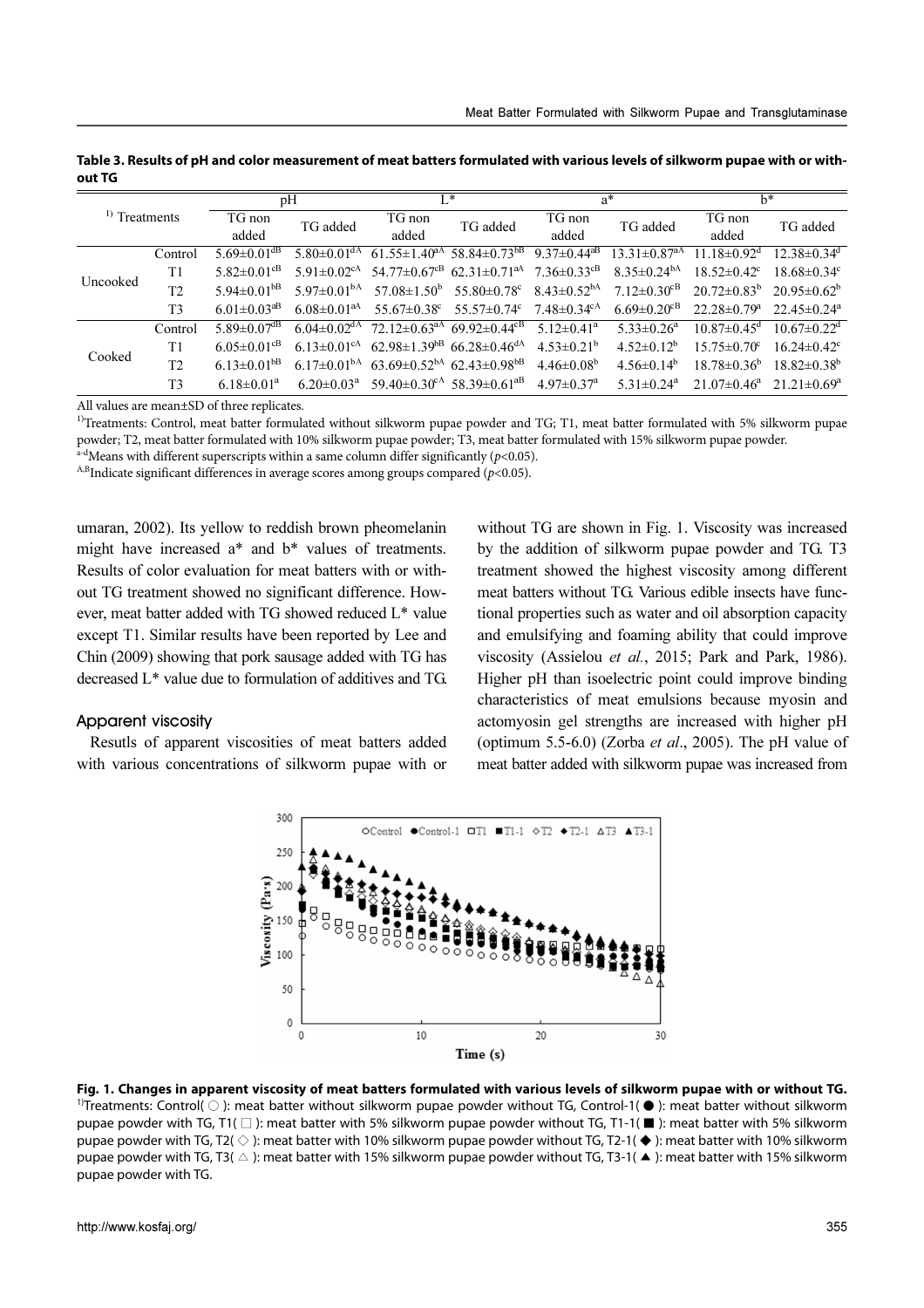5.82 to 6.01. Observed results with control batters having the lowest viscosity whereas treatments samples added with silkworm pupae and TG having higher viscosity values might be due to cross-link between TG and silkworm pupae protein. The viscosity of the meat batter added with TG in T3 was higher than that of any other treatments with TG. Hong et al. (2012) have observed that viscosity of pork myofibrillar protein is increased by the addition of TG, consistent with our results. Ionescu et al. (2008) have shown that the increase in viscosity of myofibrillar protein from beef with TG treatment is due to catalyzed TG with protein chains. The cross-linkage between TG and protein can affect the viscosity of food, making it stiffer and more rigid than the control, thus improving the viscosity (Gujral and Rosell, 2004). This finding signifies that silkworm pupae can improve the viscosity of meat batter while the addition of TG also enhances the rheological property of meat batter.

## Cooking loss

Results of cooking loss of meat batters containing different amounts of silkworm pupae with TG treatment are shown in Fig. 2. Cooking loss of meat batter was the highest in the control. It was decreased after silkworm pupae powder was added. Kim et al. (2016) have suggested that silkworm pupae and mealworm can reduce the cooking loss of emulsion sausage due to reduced moisture content. Similar result of reduced cooking loss with increasing edible insect level has been reported by Kim et al. (2008) for pork patties added with silkworm powder. The significant decrease of cooking loss for meat batter added with silkworm powder might be due to pH and viscosity. High

pH can affect the degree of net electrostatic repulsion between myofilaments that regulate water to locate in meat matrix, thus resulting in reduced cooking loss (Kim et al., 2010). In general, cooking loss is associated with viscosity, an indicator of binding ability of meat batter. Choe et al. (2013) have reported that viscosity of meat batter is increased when cooking loss is decreased. However, TG addition had no significant effect on cooking loss of meat batter, similar to results of Stevenson et al. (2013) on chicken protein gels and those of Dimitrakopoulou et al. (2005) on pork. These results are also in agreement with those of Chin et al. (2009) showing that there is no significant difference in cooking loss of protein gel after it is treated with a combination of TG and konjac powder. This result was probably due to increased salt content by adding silkworm pupae (salinity, 1.8%). High salt concentration can affect water-entrapment in protein matrix structure, thus decreasing cooking loss (Chin et al., 2009).

## Texture profile analysis (TPA)

Results of texture profile analysis for meat batters formulated with silkworm pupae powder and TG are summarized in Table 4. Generally, texture in food makes a significant contribution to its overall quality (Bourne, 2002). Hardness, gumminess, and chewiness of meat batters were increased when silkworm pupae level was increased. Gumminess and chewiness showed the same trend as hardness. In fact, there are hardness-related test based on the definition of gumminess and chewiness (Lin et al., 2000). Similar results have been obtained by Min et al. (2016) showing that increasing mealworm level has significantly increased the hardness of foods. It has been reported that



**Fig. 2. Cooking loss of meat batters formulated with various levels of silkworm pupae with or without TG.** 1)Treatments: Control, meat batter formulated without silkworm pupae powder and TG; T1, meat batter formulated with 5% silkworm pupae powder; T2, meat batter formulated with 10% silkworm pupae powder; T3, meat batter formulated with 15% silkworm pupae powder. The vertical bars show the standard deviation.  $a$ <sup>-c</sup> Means in treatments with different letters are significantly different (p<0.05).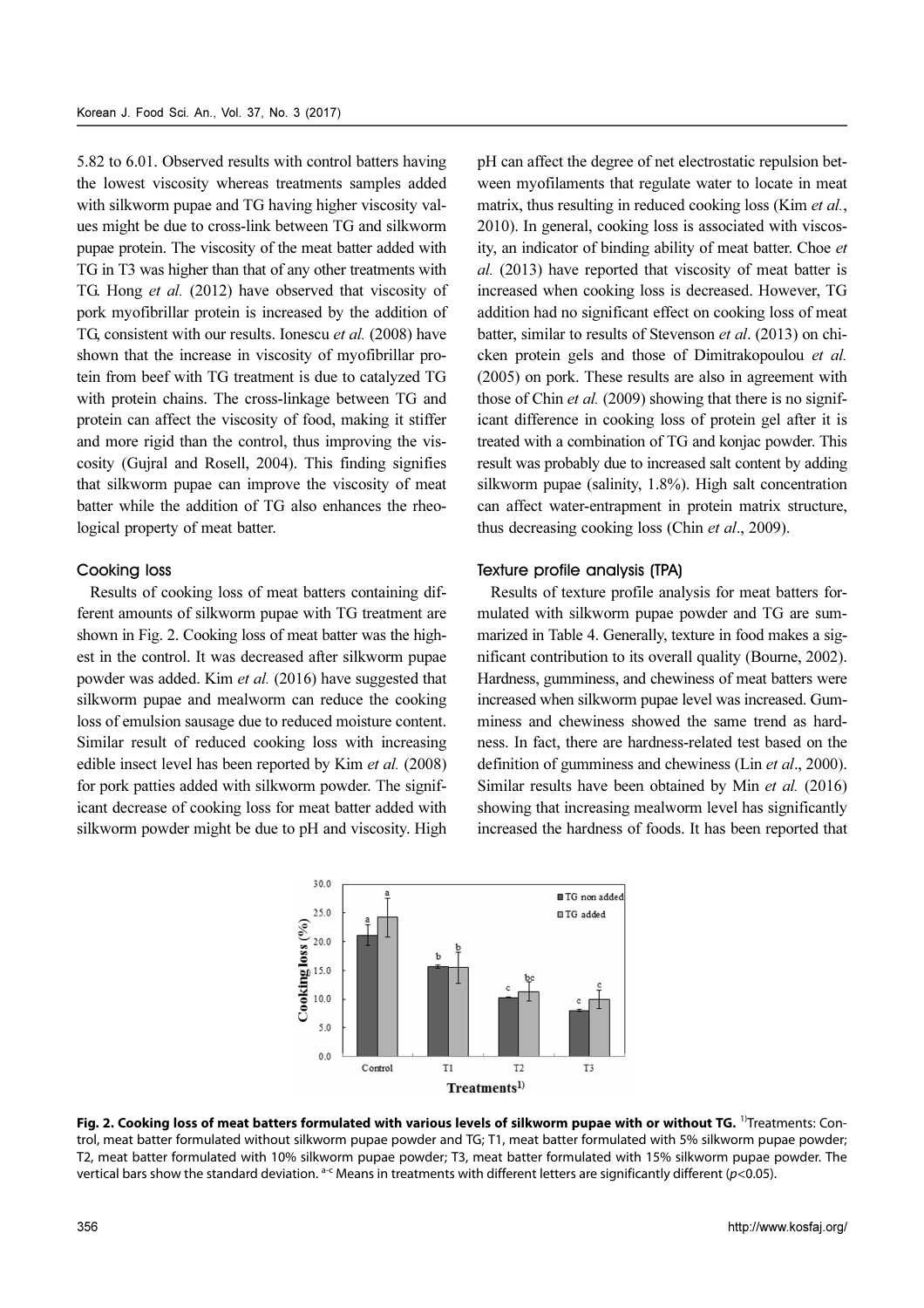| Hardness (kg)                                                                                                                                                                                                                                                                                                                                                                                                                                                                                                                                          |                 |                                                             | Cohesiveness            |                              | Springiness     |                                                        | Gumminess                                                                                                         | Chewiness |                 |                                                                                                                         |  |  |
|--------------------------------------------------------------------------------------------------------------------------------------------------------------------------------------------------------------------------------------------------------------------------------------------------------------------------------------------------------------------------------------------------------------------------------------------------------------------------------------------------------------------------------------------------------|-----------------|-------------------------------------------------------------|-------------------------|------------------------------|-----------------|--------------------------------------------------------|-------------------------------------------------------------------------------------------------------------------|-----------|-----------------|-------------------------------------------------------------------------------------------------------------------------|--|--|
| <sup>1)</sup> Treatments                                                                                                                                                                                                                                                                                                                                                                                                                                                                                                                               | TG non<br>added | TG added                                                    | TG non<br>added         | TG added                     | TG non<br>added | TG added                                               | TG non<br>added                                                                                                   | TG added  | TG non<br>added | TG added                                                                                                                |  |  |
| Control                                                                                                                                                                                                                                                                                                                                                                                                                                                                                                                                                |                 | $0.25 \pm 0.03$ <sup>dB</sup> $0.48 \pm 0.03$ <sup>cA</sup> | $0.47 \pm 0.02^{\rm B}$ | $0.50 \pm 0.03$ <sup>A</sup> | $0.81 \pm 0.06$ | $0.81 \pm 0.04^b$                                      |                                                                                                                   |           |                 | $0.12 \pm 0.01$ <sup>dB</sup> $0.24 \pm 0.02$ <sup>cA</sup> $0.09 \pm 0.01$ <sup>dB</sup> $0.20 \pm 0.02$ <sup>cA</sup> |  |  |
| T1                                                                                                                                                                                                                                                                                                                                                                                                                                                                                                                                                     |                 | $0.45\pm0.02^{cB}$ $0.73\pm0.04^{bA}$ $0.47\pm0.02^{B}$     |                         | $0.52 \pm 0.02^{\text{A}}$   | $0.83 \pm 0.04$ |                                                        | $0.82\pm0.05^{\rm b}$ $0.21\pm0.01^{\rm cB}$ $0.38\pm0.02^{\rm bA}$ $0.18\pm0.02^{\rm cB}$ $0.31\pm0.03^{\rm bA}$ |           |                 |                                                                                                                         |  |  |
| T <sub>2</sub>                                                                                                                                                                                                                                                                                                                                                                                                                                                                                                                                         |                 | $0.70 \pm 0.02^{\text{b}}$ $0.85 \pm 0.03^{\text{a}}$       | $0.48 \pm 0.02$         | $0.50 \pm 0.01$              | $0.83 \pm 0.05$ |                                                        | $0.84\pm0.03^{ab}$ $0.34\pm0.02^{b}$ $0.42\pm0.02^{a}$ $0.28\pm0.03^{b}$ $0.35\pm0.02^{a}$                        |           |                 |                                                                                                                         |  |  |
| T <sub>3</sub>                                                                                                                                                                                                                                                                                                                                                                                                                                                                                                                                         |                 | $0.77\pm0.03^{aB}$ $0.86\pm0.04^{aA}$ $0.48\pm0.01$         |                         | $0.51 \pm 0.03$              | $0.86 \pm 0.06$ |                                                        |                                                                                                                   |           |                 | $0.88 \pm 0.03^a$ $0.37 \pm 0.01^{aB}$ $0.44 \pm 0.04^{aA}$ $0.32 \pm 0.02^{aB}$ $0.38 \pm 0.05^{aA}$                   |  |  |
| All values are mean±SD of three replicates.<br><sup>1)</sup> Treatments: Control, meat batter formulated without silkworm pupae powder and TG; T1, meat batter formulated with 5% silkworm pupae<br>powder; T2, meat batter formulated with 10% silkworm pupae powder; T3, meat batter formulated with 15% silkworm pupae powder.<br><sup>a-d</sup> Means with different superscripts within a same column differ significantly ( $p$ <0.05).<br><sup>A,B</sup> Indicate significant differences in average scores among groups compared ( $p$ <0.05). |                 |                                                             |                         |                              |                 |                                                        |                                                                                                                   |           |                 |                                                                                                                         |  |  |
| patties added with 10% mealworm powder have higher                                                                                                                                                                                                                                                                                                                                                                                                                                                                                                     |                 |                                                             |                         |                              |                 |                                                        |                                                                                                                   |           |                 | ducts (Rumpold and Schlüter, 2013). Intensive bonds bet-                                                                |  |  |
| hardness, chewiness, and gumminess values than control                                                                                                                                                                                                                                                                                                                                                                                                                                                                                                 |                 |                                                             |                         |                              |                 | ween TG and silkworm pupae might have resulted in high |                                                                                                                   |           |                 |                                                                                                                         |  |  |
| patties (Kim et al., 2015). These values are increased as                                                                                                                                                                                                                                                                                                                                                                                                                                                                                              |                 |                                                             |                         |                              |                 | TPA values in this study.                              |                                                                                                                   |           |                 |                                                                                                                         |  |  |
| mealworm addition level is increased (Kim <i>et al.</i> , 2015).                                                                                                                                                                                                                                                                                                                                                                                                                                                                                       |                 |                                                             |                         |                              |                 |                                                        |                                                                                                                   |           |                 |                                                                                                                         |  |  |
|                                                                                                                                                                                                                                                                                                                                                                                                                                                                                                                                                        |                 |                                                             |                         |                              |                 |                                                        |                                                                                                                   |           |                 |                                                                                                                         |  |  |
| Kim <i>et al.</i> (2016) have reported that emulsion sausages<br><b>Conclusions</b><br>added with silkworm pupae and mealworm have higher                                                                                                                                                                                                                                                                                                                                                                                                              |                 |                                                             |                         |                              |                 |                                                        |                                                                                                                   |           |                 |                                                                                                                         |  |  |

**Table 4. Texture profile analysis (TPA) of meat batters formulated with various levels of silkworm pupae with or without TG**

patties added with 10% mealworm powder have higher hardness, chewiness, and gumminess values than control patties (Kim et al., 2015). These values are increased as mealworm addition level is increased (Kim et al., 2015). Kim *et al.* (2016) have reported that emulsion sausages added with silkworm pupae and mealworm have higher hardness values than control sausages due to reduced moisture contents after the addition of edible insects. Meat batter added with 15% silkworm pupae (T3) had higher texture properties than control batter due to its lower moisture content. This result is in agreement with that of Lin et al. (2000) showing that the low moisture content of soy protein meat has resulted in hard texture. Hard texture of meat batter could be due to reduced cooking loss. Many researchers have shown that meat products with decreased cooking loss have high values of hardness (Choi et al., 2012; Pietrasik and Duda, 2000). Incorporation of TG into meat batter significantly improved its texture properties except springiness. These results were in agreement with those of Lee and Chin (2009) reporting that the hardness, gumminess, and chewiness values of pork sausages added with TG were higher than those of control sausages. Crosslink with TG and proteins have also improved and maintained texture properties of foods (Motoki and Seguro, 1998). Choi et al. (2016) have shown that hardness of sausage is increased by the addition of TG. Atilgan and Kilic (2017) have shown that a combination of TG and additives can improve textural properties of ground meat. Non-meat proteins modified by TG can improve the breaking stress of sausage due to cross-linkage between TG and non-meat proteins (Muguruma et al., 2003). Rosell et al. (2003) have reported that 1% TG with lysine in protein can increase the extensibility of foods. Lysine content in silkworm pupae is 47.3-50.0 mg/g. It might be able to interact with TG and improve the bind ability of meat pro**bB** 0.85±0.03<sup>aA</sup> 0.48±0.02 0.50±0.01 0.83±0.05 0.84±0.03<sup>aB</sup> 0.34±0.02<sup>aB</sup> 0.42±0.02<sup>aB</sup> 0.28±0.03<sup>aB</sup> 0.35±0.02<sup>aB</sup><br>
aB 0.86±0.04<sup>aA</sup> 0.48±0.01 0.51±0.03 0.86±0.06 0.88±0.03<sup>a</sup> 0.37±0.01<sup>aB</sup> 0.44±0.04<sup>aA</sup> 0.32±0.02<sup>aB</sup> **B** 0.86±0.04<sup>aA</sup> 0.48±0.01 0.51±0.03 0.86±0.06 0.88±0.03<sup>a</sup> 0.37±0.01<sup>aB</sup> 0.44±0.04<sup>aA</sup> 0.32±0.02<sup>aB</sup> 0.38±0.05<sup>aA</sup><br>three replicates.<br>the batter formulated with 10% silkworm pupae powder, T3, meat batter formulated with

# **Conclusions**

In the present study, silkworm pupae showed potential as a valuable additive for meat products. The addition of silkworm pupae increased nutrition values such as protein, fat, and ash contents but reduced the cooking loss of meat batter. Insufficient binding ability of silkworm pupae containing meat batter was improved by the addition of TG. Meat batter containing silkworm pupae and TG showed increased pH, viscosity, and texture properties compared to the control. Further studies are needed to determine the effect of silkworm pupae as a meat replacement in meat products.

# **References**

- 1. AOAC. (1995) Official methods of analysis of AOAC (Vol. 41, 16th ed.) Association of Official Analytical Chemists, Washington, DC.
- 2. Assielou, B., Due, E. A., Koffi, M. D., Dabonne, S., and Kouame, P. L. (2015) Oryctes owariensis larvae as good alternative protein source: Nutritional and functional properties. Ann. Res. Rev. Biol. 8, 1-9.
- 3. Atilgan, E. and Kilic, B. (2017) Effects of microbial transglutaminase, fibrimex and alginate on physicochemical properties of cooked ground meat with reduced salt level. J. Food Sci. Technol. 54, 303-312.
- 4. Baker, M. A., Shin, J. T., and Kim, Y. W. (2016) An exploration and investigation of edible insect consumption: The impacts of image and description on risk perceptions and purchase intent. Psychol. Mark. 33, 94-112.
- 5. Bourne, M. C. (2002) Food Texture and Viscosity: Concept and Measurement (2nd ed.). New York: Academic Press.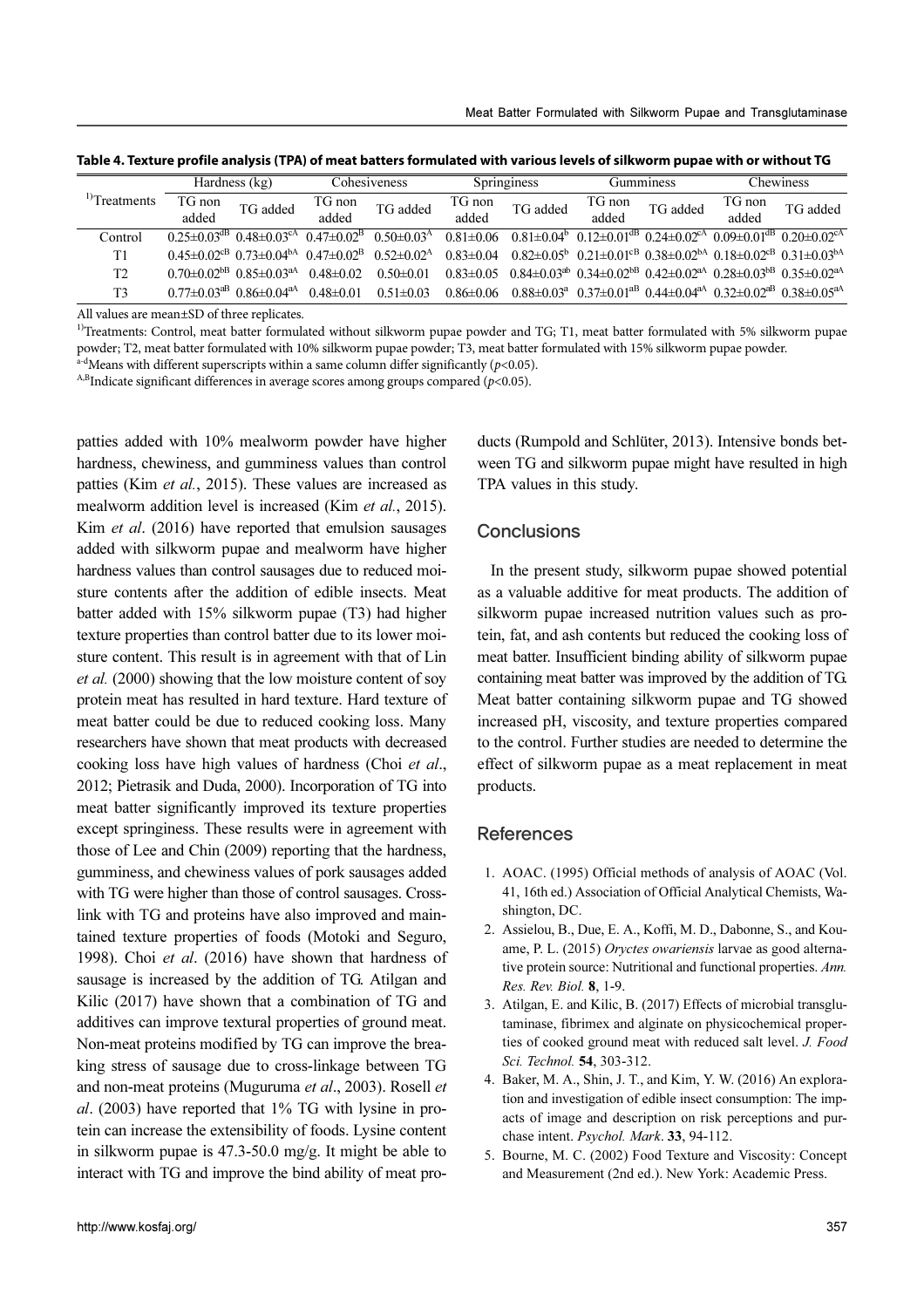- 6. Chin, K. B., Go, M. Y., and Xiong, Y. L. (2009) Konjac flour improved textural and water retention properties of transglutaminase-mediated, heat-induced porcine myofibrillar protein gel: Effect of salt level and transglutaminase incubation. Meat Sci. 81, 565-572.
- 7. Choe, J. H., Kim, H. Y., Lee, J. M., Kim, Y. J., and Kim, C. J. (2013) Quality of frankfurter-type sausages with added pig skin and wheat fiber mixture as fat replacers. Meat Sci. 93, 849-854.
- 8. Choi, Y. S., Choi, J. H., Han, D. J., Kim, H. Y., Kim, H. W., Lee, M. A., Chung, H. J., and Kim, C. J. (2012) Effects of Laminaria japonica on the physico-chemical and sensory characteristics of reduced-fat pork patties. Meat Sci. 91, 1-7.
- 9. Choi, Y. S., Jeon, K. H., Park, J. D., Sung, J. M., Seo, D. H., Ku, S. K., Oh, N. S., and Kim, Y. B. (2015) Comparison of pork patty quality characteristics with various binding agents. Korean J. Food Cook. Sci. 31, 588-595.
- 10. Choi, Y. S., Jeong, T. J., Kim, H. W., Hwang, K. E., Sung, J. M., Seo, D. H., Kim, Y. B., and Kim, C. J. (2016) Combined effects of sea mustard and transglutaminase on the quality characteristics of reduced-salt frankfurters. J. Food Process. Preserv. DOI:10.1111/jfpp.12945
- 11. Dimitrakopoulou, M. A., Ambrosiadis, J. A., Zetou, F. K., and Bloukas, J. G. (2005) Effect of salt and transglutaminase (TG) level and processing conditions on quality characteristics of phosphate-free, cooked, restructured pork shoulder. Meat Sci. 70, 743-749.
- 12. Gujral, H. S. and Rosell, C. M. (2004) Functionality of rice flour modified with a microbial transglutaminase. J. Cereal Sci. 39, 225-230.
- 13. Herrero, A. M., Carmona, P., Cofrades, S., and Jiménez-Colmenero, F. (2008) Raman spectroscopic determination of structural changes in meat batters upon soy protein addition and heat treatment. Food Res. Int. 41, 765-772.
- 14. Hong, G. P., Min, S. G., and Chin, K. B. (2012) Emulsion properties of pork myofibrillar protein in combination with microbial transglutaminase and calcium alginate under various pH conditions. Meat Sci. 90, 185-193.
- 15. Hwang, S. Y. and Choi, S. K. (2015) Quality characteristics of muffins containing mealworm (Tenebrio molitor). Korean J. Culinary Res. 21, 104-115.
- 16. Ionescu, A., Aprodu, I., Darabă, A., and Porneală, L. (2008) The effects of transglutaminase on the functional properties of the myofibrillar protein concentrate obtained from beef heart. Meat Sci. 79, 278-284.
- 17. Jeon, J. R. and Park, J. R. (1992) Functional properties of silkworm larvae protein concentrate after enzyme treatments. J. Korean Soc. Food Sci. Nutr. 21, 706-711.
- 18. Kim, H. M., Kim, J. N., Kim, J. S., Jeong, M. Y., Yun, E. Y., Hwang, J. S., and Kim, A. J. (2015) Quality characteristics of patty prepared with mealworm powder. Korean J. Food Nutr. 28, 813-820.
- 19. Kim, H. W., Setyabrata, D., Lee, Y. J., Jones, O. G., and Kim, Y. H. B. (2016) Pre-treated mealworm larvae and silkworm pupae as a novel protein ingredient in emulsion sausages.

Innov. Food Sci. Emerg. Technol. 38, 116-123.

- 20. Kim, H. Y., Lee, E. S., Jeong, J. Y., Choi, J. H., Choi, Y. S., Han, D. J., Lee, M. A, Kim, S. Y., and Kim, C. J. (2010) Effect of bamboo salt on the physicochemical properties of meat emulsion systems. Meat Sci. 86, 960-965.
- 21. Kim, I. S., Jin, S. K., Jo, C. U., Lee, M. H., and Jang, A. R. (2008) Quality characteristics of pork patties containing silkworm powder and vegetable worm (Paecilomyces japonica) during cold storage. Korean J. Food Sci. Anim. Resour. 28, 521-528.
- 22. Kim, S. H., Kim, K. B., Noh, J. S., Yun, E. Y., and Choi, S. K. (2014) Quality characteristics of pasta with addition of mealworm (Tenebrio molitor). Food Serv. Ind. J. 10, 55-64.
- 23. Kinyuru, J. N., Kenji, G. M., and Njoroge, M. S. (2009) Process development, nutrition and sensory qualities of wheat buns enriched with edible termites (Macrotermes subhylanus) from Lake Victoria region, Kenya. AJFAND. 9, 1739-1750.
- 24. Lee, H. C. and Chin., K. B. (2009) Effect of transglutaminase, acorn, and mungbean powder on quality characteristics of lowfat/salt pork model sausages. Korean J. Food Sci. 29, 374-381.
- 25. Lin, S., Huff, H. E., and Hsieh, F. (2000) Texture and chemical characteristics of soy protein meat analog extruded at high moisture. J. Food Sci. 65, 264-269.
- 26. Meiying, Z., Guocheng, D., and Jian, C. (2002) pH control strategy of batch microbial transglutaminase production with Streptoverticillium mobaraense. Enzyme Microb. Technol. 31, 477-481.
- 27. Min, K. T., Kang, M. S., Kim, M. J., Lee, S. H., Han, J. S., and Kim, A. J. (2016) Manufacture and quality evaluation of cookies prepared with mealworm (Tenebrio molitor) powder. Korean J. Food Nutr. 29, 12-18.
- 28. Motoki, M. and Seguro, K. (1998) Transglutaminase and its use for food processing. Trends Food Sci. Technol. 9, 204-210.
- 29. Muguruma, M., Tsuruoka, K., Katayama, K., Erwanto, Y., Kawahara, S., Yamauchi, K., Sathe, S. K., and Soeda, T. (2003) Soybean and milk proteins modified by transglutaminase improves chicken sausage texture even at reduced levels of phosphate. Meat Sci. 63, 191-197.
- 30. Nowak, V., Persijn, D., Rittenschober, D., and Charrondiere, U. R. (2016) Review of food composition data for edible insects. Food Chem. 193, 39-46.
- 31. Park, G. S. and Park, J. R. (1986) Functional properties of silkworm larvae protein concentrate. Korean J. Food Sci. Technol. 18, 204-209.
- 32. Pietrasik, Z. and Duda, Z. (2000) Effect of fat content and soy protein/carrageenan mix on the quality characteristics of comminuted, scalded sausages. Meat Sci. 56, 181-188.
- 33. Pietrasik, Z., Jarmoluk, A., and Shand, P. J. (2007) Effect of non-meat proteins on hydration and textural properties of pork meat gels enhanced with microbial transglutaminase. LWT-Food Sci. Technol. 40, 915-920.
- 34. Rosell, C. M., Wang, J., Aja, S., Bean, S., and Lookhart, G. (2003) Wheat flour proteins as affected by transglutaminase and glucose oxidase. Cereal Chem. 80, 52-55.
- 35. Rumpold, B. A. and Schlüter, O. K. (2013) Potential and chal-